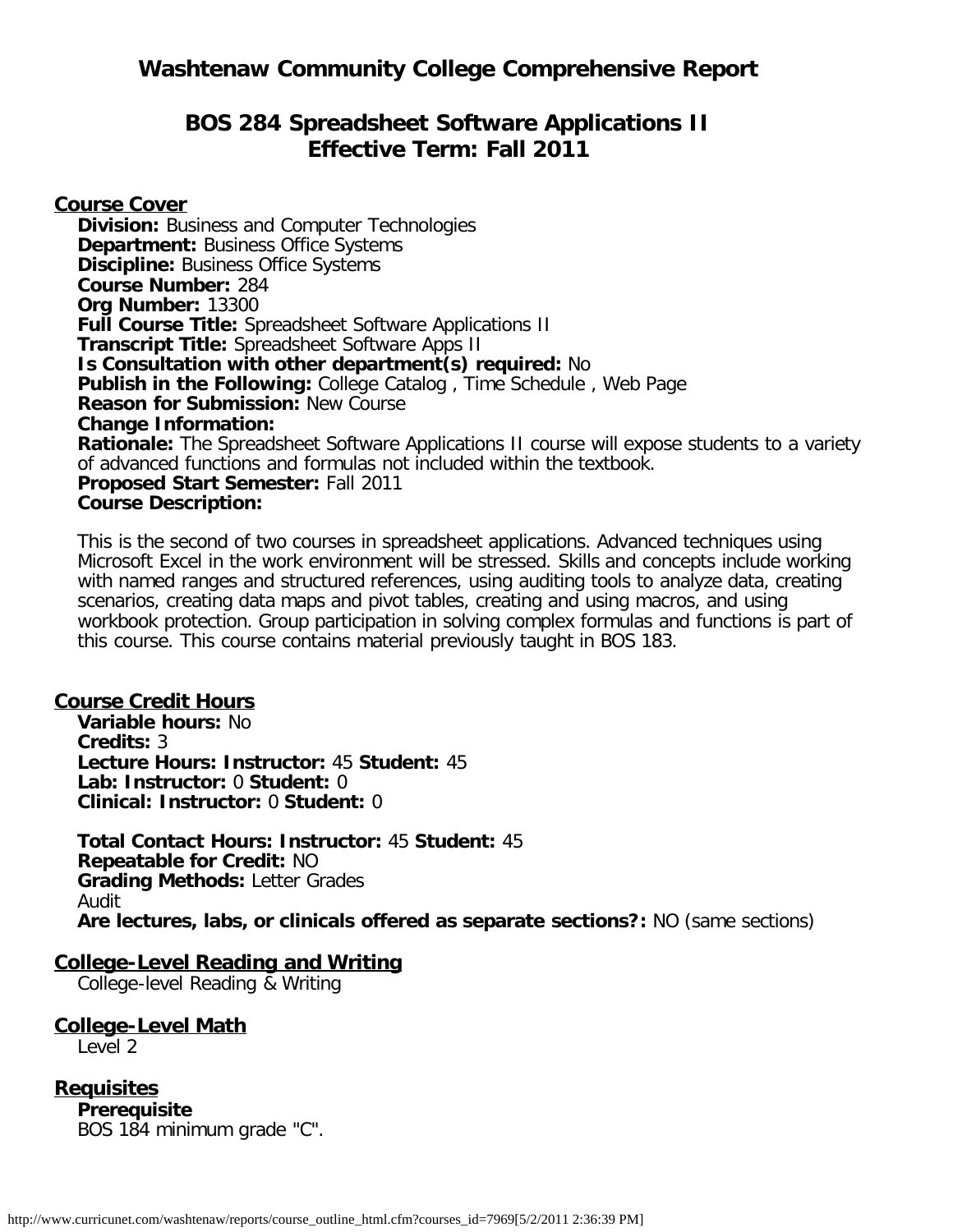#### **General Education Request Course Transfer Proposed For:**

### **Student Learning Outcomes**

- 1. Apply data functionality such as sorting and filtering to spreadsheets.
	- **Assessment 1**

**Assessment Tool:** Practical Test **Assessment Date:** Fall 2012 **Assessment Cycle: Every Three Years Course section(s)/other population:** All sections **Number students to be assessed:** Random sample of 33% of all students **How the assessment will be scored:** Answer Key **Standard of success to be used for this assessment:** 75% of students will score 75% or higher on practical exam. **Who will score and analyze the data:** Departmental Faculty

2. Use advanced formulas in business oriented spreadsheets.

#### **Assessment 1**

**Assessment Tool:** Practical Test **Assessment Date:** Fall 2012 **Assessment Cycle:** Every Three Years **Course section(s)/other population:** All sections **Number students to be assessed:** Random sample of 33% of all students **How the assessment will be scored:** Answer Key **Standard of success to be used for this assessment:** 75% of students will score 75% or higher on practical exam. **Who will score and analyze the data:** Departmental Faculty

3. Manipulate data for analysis and collaboration.

#### **Assessment 1**

**Assessment Tool:** Practical Test **Assessment Date:** Fall 2012 **Assessment Cycle: Every Three Years Course section(s)/other population:** All sections **Number students to be assessed:** Random sample of 33% of all students **How the assessment will be scored:** Answer Key **Standard of success to be used for this assessment:** 75% of students will score 75% or higher on practical exam. **Who will score and analyze the data:** Departmental Faculty

4. Publish to Excel services on SharePoint.

#### **Assessment 1**

**Assessment Tool:** Practical Test **Assessment Date:** Fall 2012 **Assessment Cycle:** Every Three Years **Course section(s)/other population:** All sections **Number students to be assessed:** Random sample of 33% of all students **How the assessment will be scored:** Answer Key **Standard of success to be used for this assessment:** 75% of students will score 75% or higher on practical exam. **Who will score and analyze the data:** Departmental Faculty

5. Perform personal, business, and payroll bank reconcilations. **Assessment 1**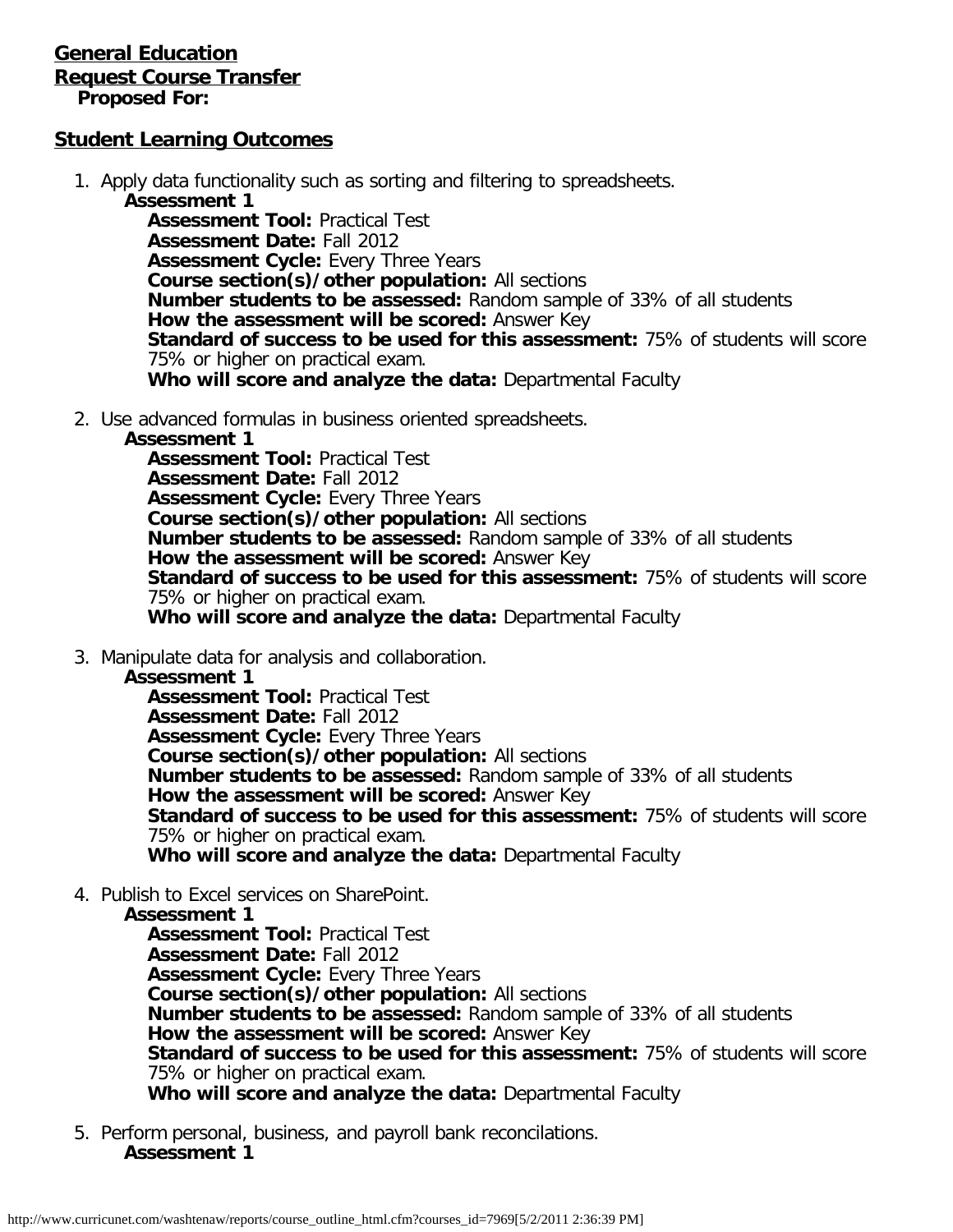**Assessment Tool:** Practical Test **Assessment Date:** Fall 2012 **Assessment Cycle:** Every Three Years **Course section(s)/other population:** All sections **Number students to be assessed:** Random sample of 33% of all students **How the assessment will be scored:** Answer Key **Standard of success to be used for this assessment:** 75% of students will score 75% or higher on practical exam. **Who will score and analyze the data:** Departmental Faculty

6. Calculate business net profit margins and analyze income statements.

**Assessment 1**

**Assessment Tool:** Practical Test **Assessment Date:** Fall 2012 **Assessment Cycle:** Every Three Years **Course section(s)/other population:** All sections **Number students to be assessed:** Random sample of 33% of all students **How the assessment will be scored:** Answer Key **Standard of success to be used for this assessment:** 75% of students will score 75% or higher on practical exam. **Who will score and analyze the data:** Departmental Faculty

#### **Course Objectives**

1. Create a 3-D reference.

**Methods of Evaluation** Activity or Exercise Exams/Tests Quizzes **Matched Outcomes**

2. Use named ranges for navigation and formulas.

**Methods of Evaluation** Activity or Exercise Exams/Tests Quizzes **Matched Outcomes**

3. Use lookup functions.

**Methods of Evaluation** Activity or Exercise Exams/Tests Quizzes **Matched Outcomes**

4. Create worksheet templates and add validation and conditional formatting.

**Methods of Evaluation** Activity or Exercise Exams/Tests **Quizzes**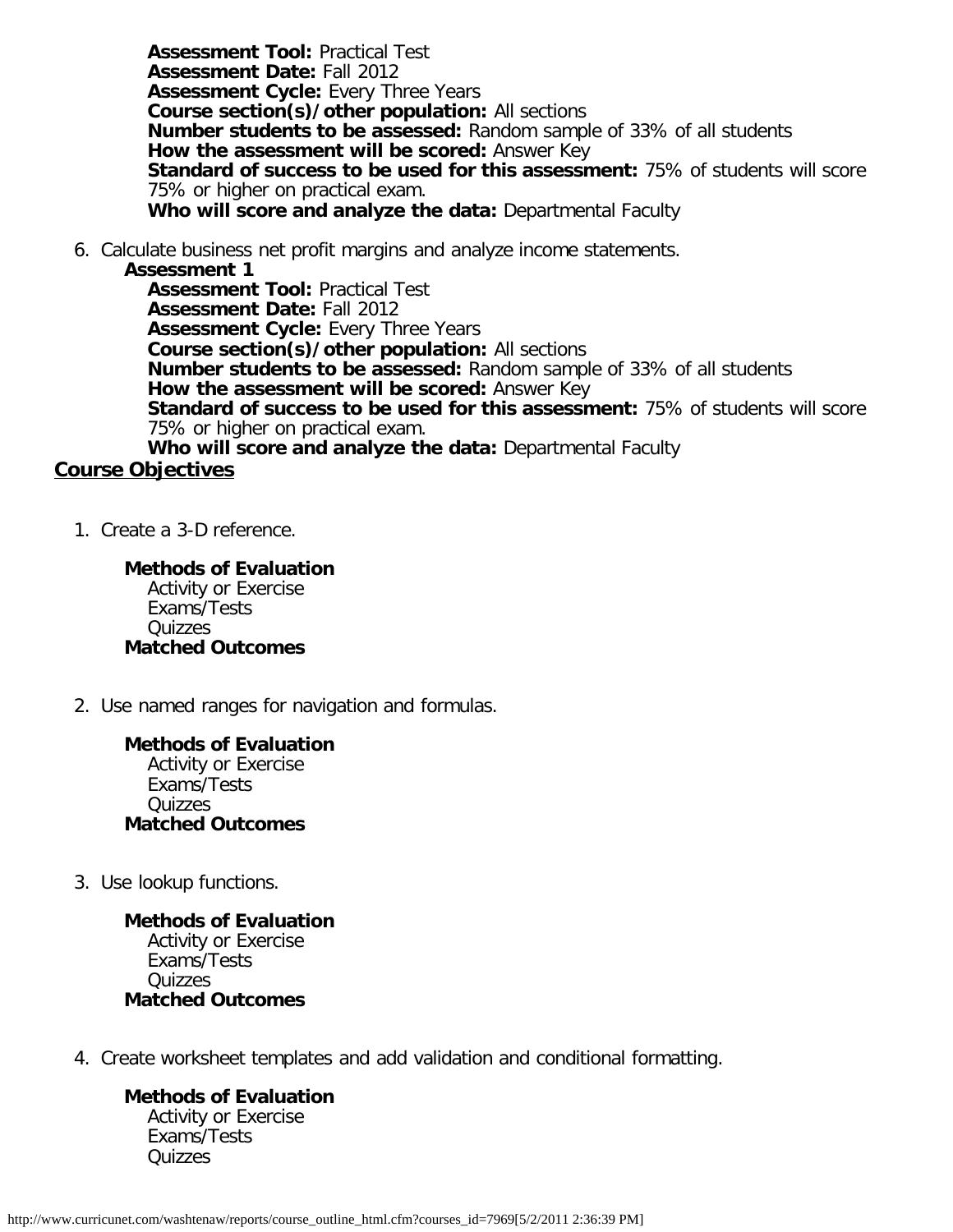#### **Matched Outcomes**

5. Insert and manipulate form controls.

**Methods of Evaluation** Activity or Exercise Exams/Tests Quizzes **Matched Outcomes**

6. Record, edit, and run a macro.

**Methods of Evaluation** Activity or Exercise Exams/Tests Quizzes **Matched Outcomes**

7. Create and manage scenarios.

**Methods of Evaluation** Activity or Exercise Exams/Tests Quizzes **Matched Outcomes**

8. Create dynamic data consolidation and link workbooks.

**Methods of Evaluation** Activity or Exercise Exams/Tests **Quizzes Matched Outcomes**

9. Create and add comments to a shared workbook.

**Methods of Evaluation** Activity or Exercise Exams/Tests Quizzes **Matched Outcomes**

10. Import Microsoft Word, text, database, and HTML files.

**Methods of Evaluation** Activity or Exercise Exams/Tests Quizzes **Matched Outcomes**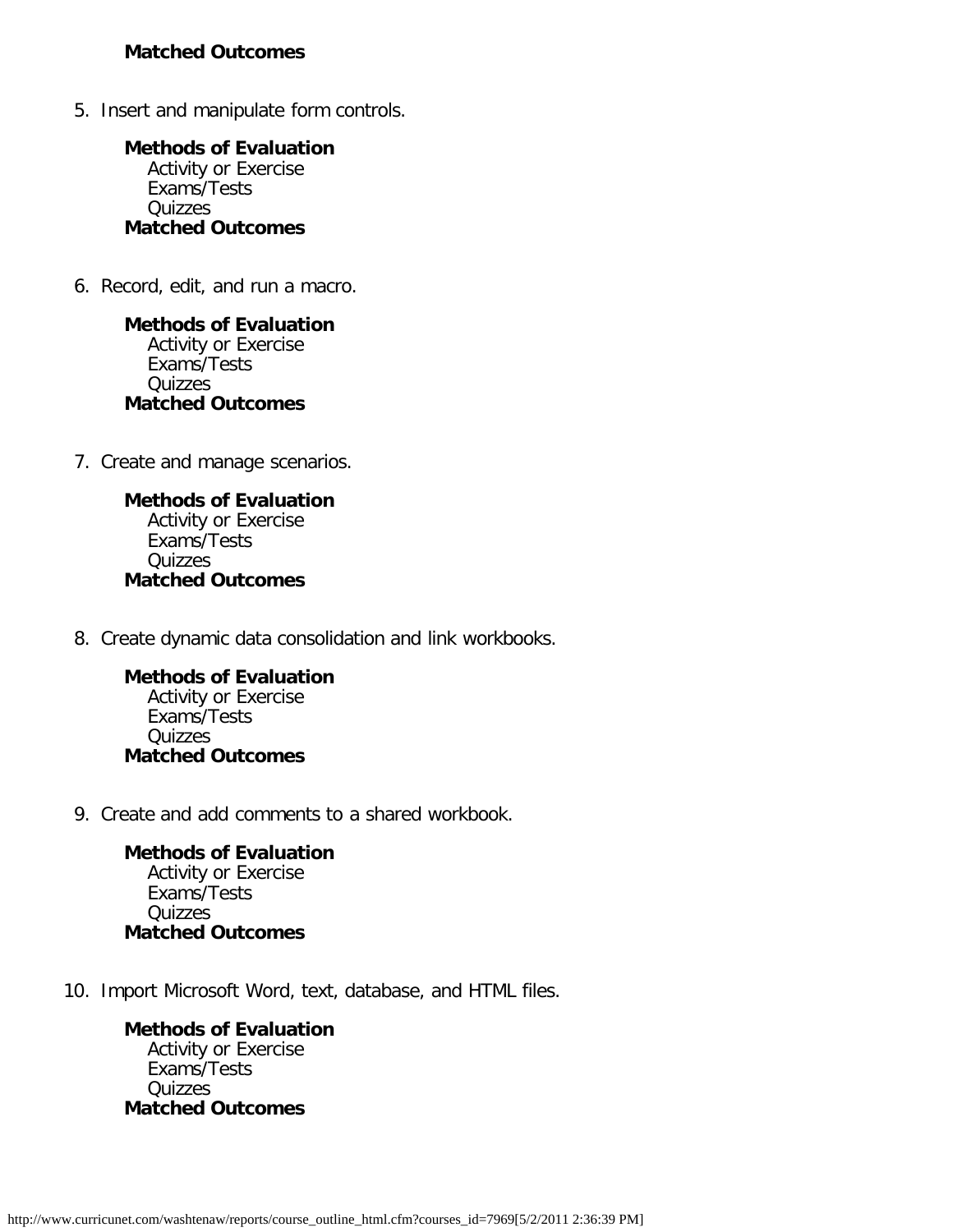11. Create filters and outlines.

**Methods of Evaluation** Activity or Exercise Exams/Tests Quizzes **Matched Outcomes**

12. Build one and two variable data tables.

**Methods of Evaluation** Activity or Exercise Exams/Tests Quizzes **Matched Outcomes**

13. Create PivotCharts and PivotTables.

**Methods of Evaluation** Activity or Exercise Exams/Tests Quizzes **Matched Outcomes**

14. Perform bank reconciliations.

**Methods of Evaluation** Activity or Exercise Exams/Tests Quizzes **Matched Outcomes**

15. Complete problems in budgeting and petty cash.

**Methods of Evaluation** Activity or Exercise Exams/Tests Quizzes **Matched Outcomes**

16. Solve problems involving the purchase of merchandise which include cash discounts, trade discounts, mark-ups, and mark-downs.

**Methods of Evaluation** Activity or Exercise Exams/Tests **Quizzes Matched Outcomes**

17. Compute net profit or loss.